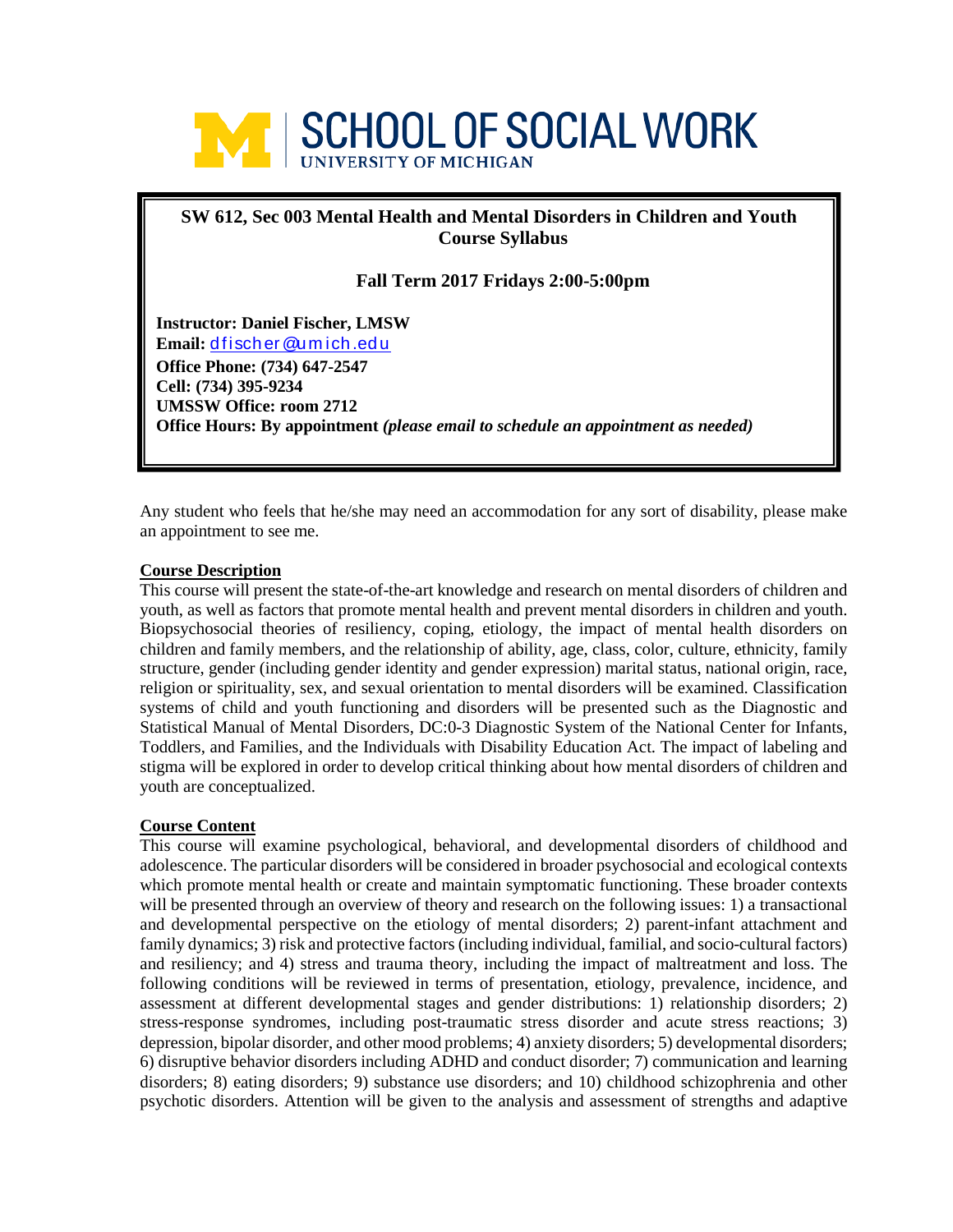functions that may coexist with disorders, as well as to issues in defining mental health and mental disorders in cultural terms. Evidence-based interventions of a psychosocial and pharmacological nature will be reviewed across each of the mental health problems identified above.

# **Course Objectives**

Upon completion of the course, students will be able to: 1. Identify factors influencing the development, natural history, expression, and outcomes of mental health and mental disorders of children and youth at the individual, familial, cultural/ethnic, and social levels. (Practice Behaviors 4.IP, 4.SPE, 4.CO, 4.MHS, 7.IP, 7.SPE, 7.CO, 7.MHS) 2. Describe the transactional processes among the above factors which influence the etiology and maintenance of mental disorders. (Practice Behaviors 7.IP, 7.SPE, 7.CO, 7.MHS) 3. Describe and critique classification systems of mental disorders of children and adolescents, particularly the Diagnostic and Statistical Manual of Mental Disorders (DSM) and Individuals with Disability Education Act (IDEA). (Practice Behaviors 7.IP, 7.SPE, 7.CO, 7.MHS) 4. Identify and differentiate a number of disorders of children and adolescents and apply them to the evaluation of clients. (Practice Behaviors 7.IP, 7.SPE, 7.CO, 7.MHS) 5. Demonstrate knowledge of comprehensive and systemic assessments and evaluations of children and youth. (Practice Behaviors 5.IP, 5.SPE, 5.CO, 5.MHS, 7.IP, 7.SPE, 7.CO, 7.MHS) 6. Demonstrate empathic appreciation of the client's experience of disorders from the perspective of the client's inner world. (Practice Behaviors 7.IP, 7.SPE, 7.CO, 7.MHS) 7. Demonstrate an understanding of the impact of the child's or adolescent's difficulties on parents and other family members. (Practice Behaviors 2.IP, 2.SPE, 2.CO, 2.MHS) 8. Discuss common value and ethical concerns related to mental health and mental disorders of children and youth. (Practice Behaviors 7.IP, 7.SPE, 7.CO, 7.MHS) 9. Demonstrate knowledge of important developmental, structural, and contextual theories, research findings, and core concepts related to normative development of children and youth and the development of mental health problems. (Practice Behaviors 7.IP, 7.SPE, 7.CO, 7.MHS)

# **Course Design & Format**

The objectives of the course will be pursued through readings, lectures, discussions, demonstrations, case studies and presentations, videos, and guest lectures. There will be three in-class closed book examinations of short essay format. There will also be one short open book take home quiz. Students are expected to attend all classes, participate in class discussion and practice vignettes.

# **Course Requirements and Grading Rubric**

| • In-class examination #1 $(10/6/17)$                             | 90 points |
|-------------------------------------------------------------------|-----------|
| • In-class examination #2 $(11/3/17)$                             | 90 points |
| • In-class examination #3 $(12/15/17)$                            | 90 points |
| • Class attendance, participation and clinical practice vignettes | 20 points |

**In-class Examinations:** The examinations will be based on a review of clinical vignettes. Using the vignettes, students will be asked to answer a 3-part question for each vignette as follows:

- Make a DSM -5 (5 points)
- List criteria for diagnosis and provide information from the vignette that meets the criteria (15 points)
- List best practice intervention options as described in class and in readings (10 points)

Examinations are not cumulative and will take place in-class. Each exam will have 3 clinical vignettes and the possibility to earn 90 points total. Each clinical vignette is worth 30 points.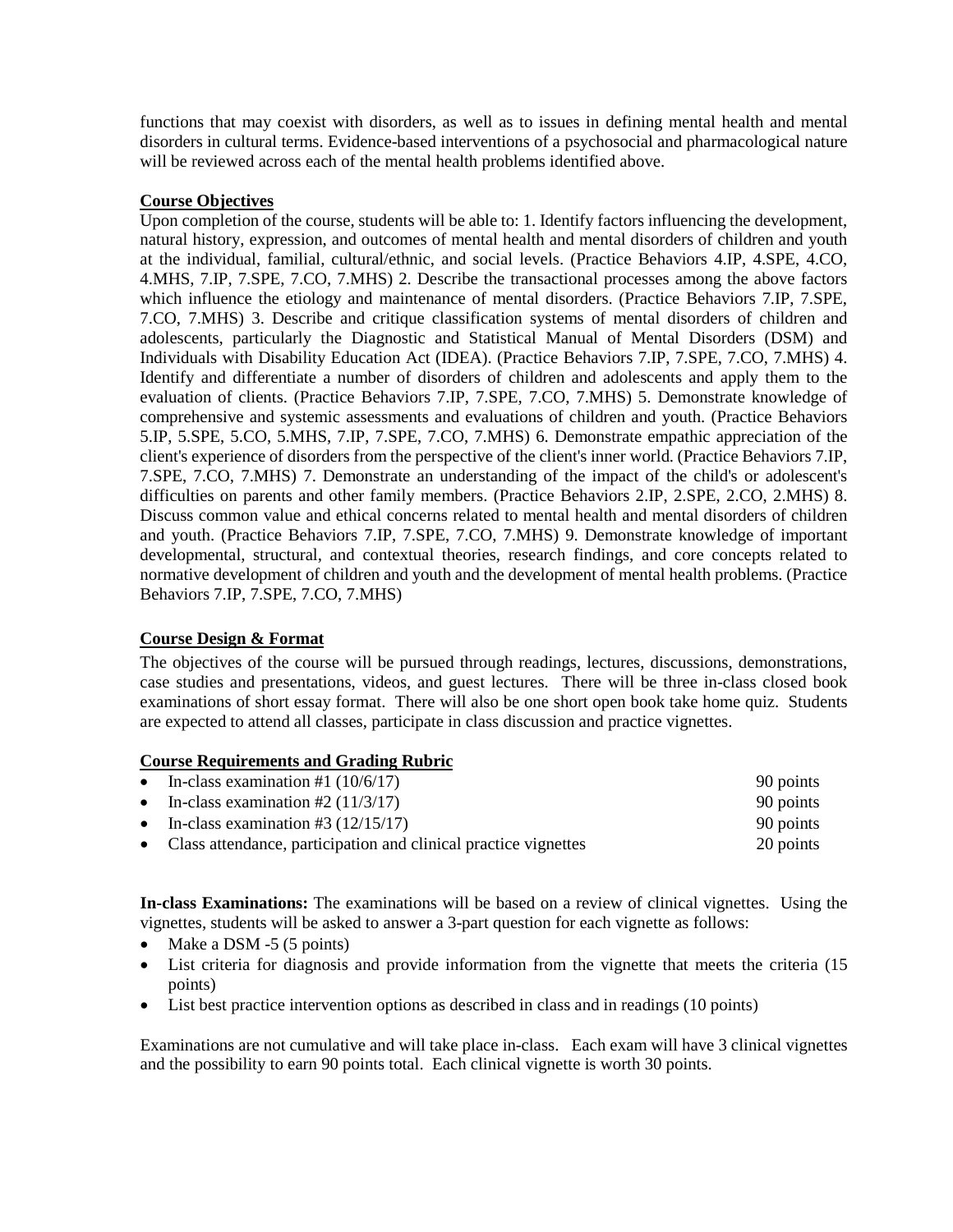# **Class Attendance and Participation, and Clinical Practice Vignettes/Experiences– weekly inclass (20 points)**

Attendance is a requirement. Your grade will be affected negatively if you miss more than one class or any classes without communication with the instructor (-2 points for each missed class session). Excessive absences may result in an overall failing grade for the course. Students are held responsible for content information from missed classes.

Participation does not mean you need to talk a lot in class. It is more about bringing a positive learning attitude to the class and being present for each session. Each of us participates differently, and I will strive to honor that diversity among us.

You will be required to engage in in-class exercises and discussions that focus on clinical vignettes and skill practice and integrative learning related to the lectures and course readings.

*Incompletes:* Incompletes are given only when it can be demonstrated that it would be unfair to hold the student to the stated time limits of the course. The student must formally request an incomplete from the instructor prior to the final week of classes.

| A         | $(290-275 \text{ points})$ | $C_{\pm}$    | $(231-223$ points)         |
|-----------|----------------------------|--------------|----------------------------|
| $A-$      | $(274-261$ points)         |              | $(222-213 \text{ points})$ |
| $B+$      | $(260-252 \text{ points})$ | $\mathbf{C}$ | $(212-203 \text{ points})$ |
| В         | $(251-242$ points)         | D            | $(202-188 \text{ points})$ |
| <b>B-</b> | $(241-232 \text{ points})$ | F            | (less than 188 points)     |

# **Course Grading Scale** *(Total points available 290).*

# **Students in Need of Accommodations**

If you have a documented disability or condition that may interfere with your participation in this course, please schedule a private appointment with me as soon as possible to discuss accommodations for your specific needs. This information will be kept strictly confidential. For more information and resources, please contact the Services for Students with Disabilities office at G664 Haven Hall, (734) 763-3000. Also, if religious observances conflict with class attendance or due dates for assignments, please notify me so we can discuss appropriate arrangements.

# **Student Mental Health and Wellbeing**

University of Michigan is committed to advancing the mental health and wellbeing of its students. If you or someone you know is feeling overwhelmed, depressed, and/or in need of support, services are available. For help, contact our new School of Social Work *Counseling and Psychological Services (CAPS)* embedded counselor, *Megan Shaughnessy-Mogill, LLMSW* at (734) (734) 763-7894 and [mshaughm@umich.edu.](mailto:mshaughm@umich.edu) Megan's office at the UMSSW is located on the 4<sup>th</sup> Floor, RM 4687.

You may also contact the main *CAPS Office* at (734) 764-8312 and *[https:/ / caps.um ich .ed u](https://caps.umich.edu/)* during and after hours, on weekends and holidays, or through its counselors physically located in schools on both North and Central Campus. You may also consult *University Health Services (UHS)* at (734) 764-8320 and *[https:/ / www.uhs.um ich .ed u/ m en talhealth svcs](https://www.uhs.umich.edu/mentalhealthsvcs)* or for alcohol or drug concerns see **www.uhs.umich.edu/aodresources**. For a listing of other mental health resources available on and off campus, visit  $http://umich.edu/~m-health/$ .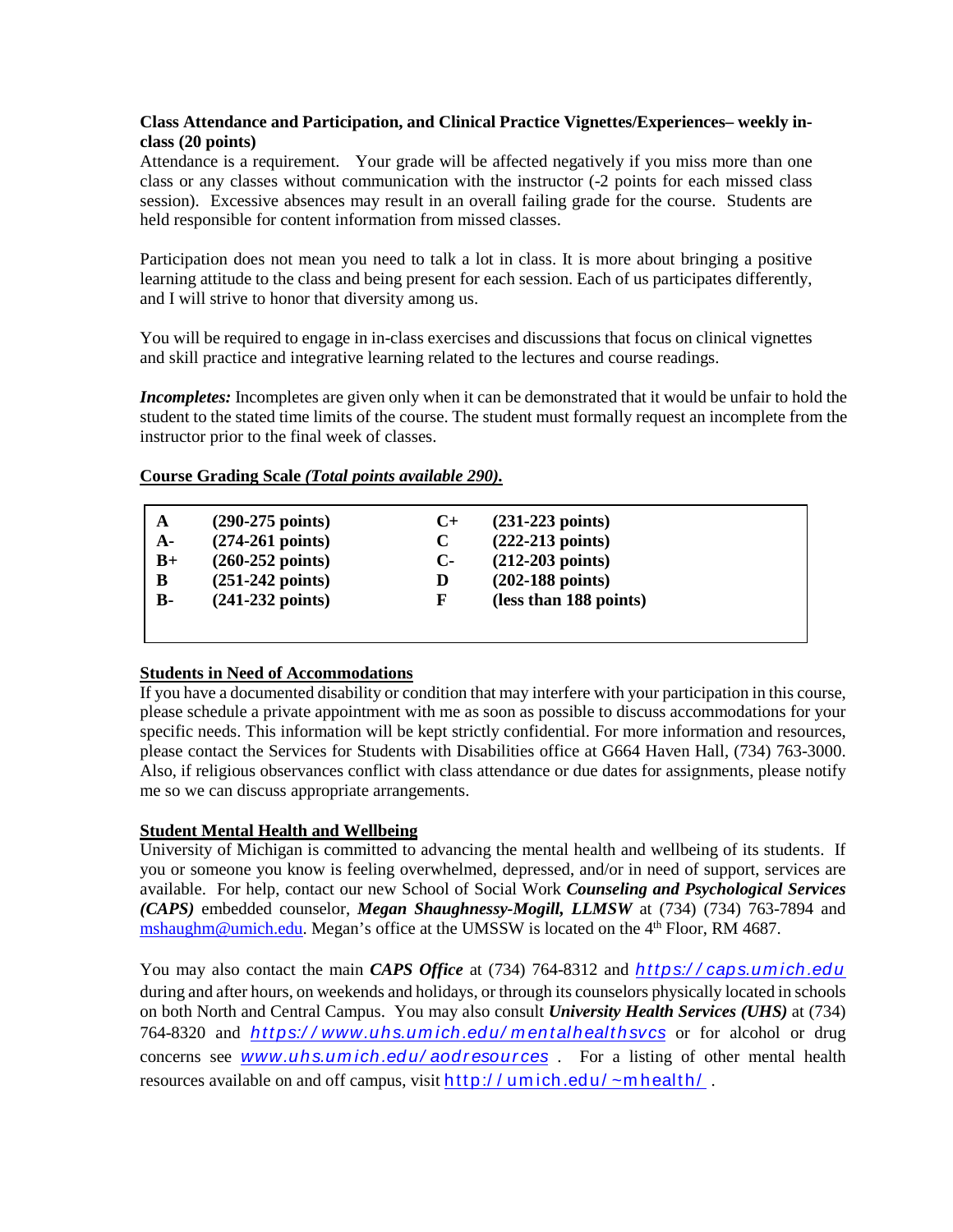# **Theme Relation to Multiculturalism & Diversity**

Multiculturalism and Diversity will be addressed through discussion of incidence and prevalence of child and adolescent mental disorders, as related to persons differing in ability, age, class, color, culture, ethnicity, family structure, gender (including gender identity and gender expression), marital status, national origin, race, religion or spirituality, sex, and sexual orientation, health status, and SES.

# **Theme Relation to Social Justice**

Social Justice and Social Change will be addressed through discussion of the misapplication of mental health diagnoses based on race, class, and gender bias, and the potential impact of poverty, discrimination, and disenfranchisement on the development of mental disorders and disorders of parenting.

# **Theme Relation to Promotion, Prevention, Treatment & Rehabilitation**

Promotion, Prevention, Treatment, and Rehabilitation will be addressed through discussion of protective factors which promote resiliency and positive adaptation.

# **Theme Relation to Behavioral and Social Science Research**

Behavioral and Social Science Research will inform the entire content of this course, which will draw especially on current research in the following areas: developmental psychopathology, attachment, risk, resiliency and coping, trauma and maltreatment, and studies of particular disorders.

# **Relationship of the Course to Social Work Ethics and Values**

Ethical and value issues related to all course topics will be identified and discussed. Examples of these include: how views of the rights of children affect our understanding of child mental health, how societal values regarding child development affect judgments we make about the mental health of children, how the use social workers make of DSM-IV can bias judgments of child mental health, what the value issues are in paying attention to the child's inner world, and how cultural and gender biases also affect professional views of child mental health. Issues related to person-centered mental health practice, client self-determination, confidentiality, dignity, HIPPA, duty to warn, and associated legal, ethical, and value concerns will also be addressed, particularly as they pertain to client services and intervention with youth with mental health problems.

# **Intensive Focus on Privilege, Oppression, Diversity, and Social Justice (PODS)**

This course integrates PODS content and skills with a special emphasis on the identification of theories, practice, and/or policies that promote social justice, illuminate social injustices and are consistent with scientific and professional knowledge. Through the use of a variety of instructional methods, this course will support students developing a vision of social justice, learn to recognize and reduce mechanisms that support oppression and injustice, work toward social justice processes, apply intersectionality and intercultural frameworks and strengthen critical consciousness, self-knowledge and self-awareness to facilitate PODS learning.

# **Safety & Emergency Preparedness**

In the event of an emergency, dial 9-1-1 from any cell phone or campus phone.

All University of Michigan students, faculty and staff are required to familiarize themselves with emergency procedures and protocols for both inside and outside of the classroom. In the event of possible building closure (i.e. severe weather conditions, public health notices, etc.) you may contact (734)764-SSWB(7793) for up-to-date School closure information.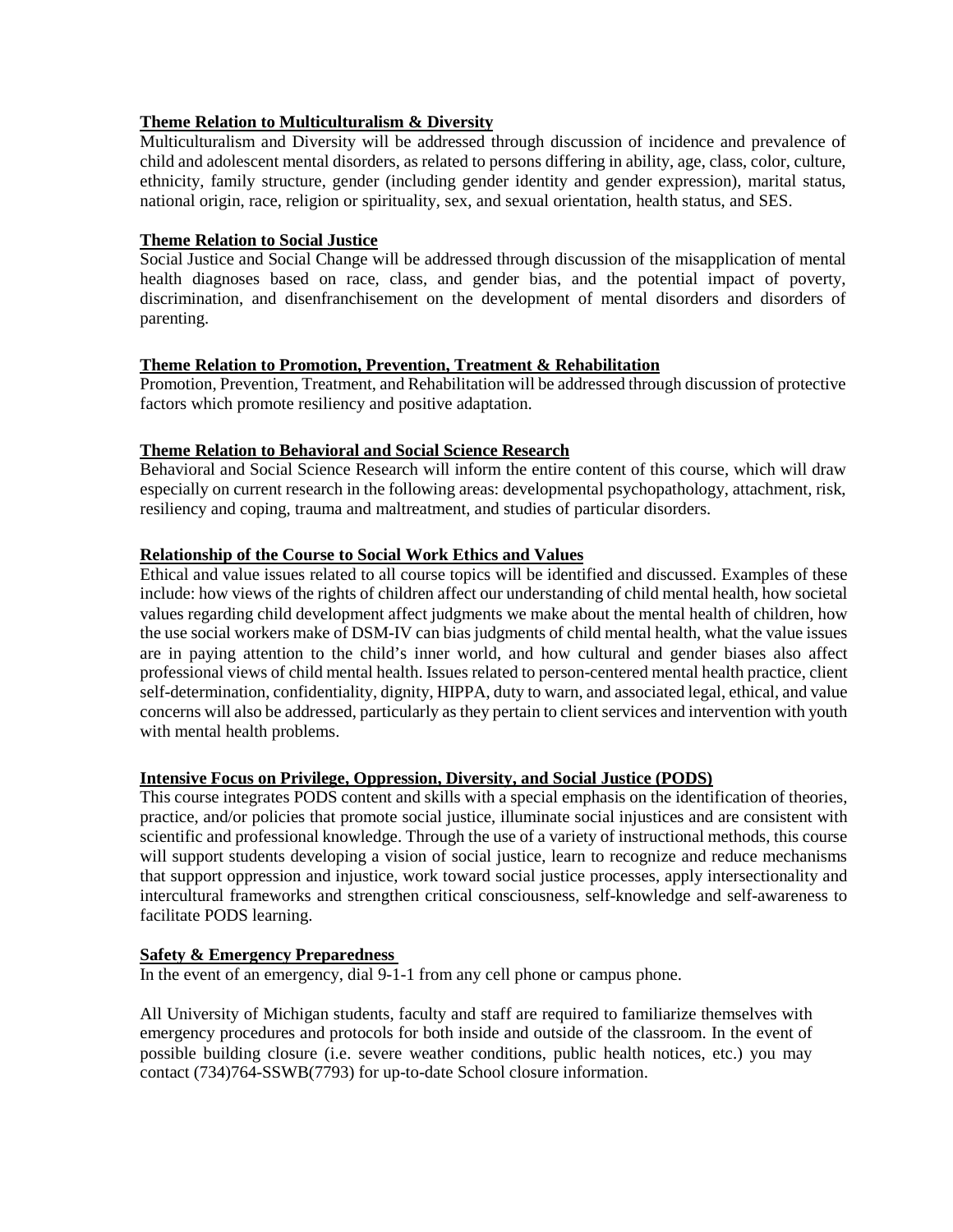Be Prepared. Familiarize yourself with the emergency card posted next to the phone in every classroom/meeting room. Review the information on the emergency evacuation sign (located nearest the door) and locate at least (2) emergency exits nearest the classroom.

If you are concerned about your ability to exit the building in the case of an emergency, contact the Office of Student Services and/or email [ssw-ADAcompliance@umich.edu.](mailto:ssw-ADAcompliance@umich.edu) Office of Student Services School of Social Work | Room 1748 [734-936-0961](tel:734-936-0961)

For more information view the annual Campus Safety Statement at [http://www.dpss.umich.edu/.](http://www.dpss.umich.edu/)

Register for UM Emergency Alerts at [http://www.dpss.umich.edu/emergency-management/alert/.](http://www.dpss.umich.edu/emergency-management/alert/)

# **COURSE SCHEDULE, TOPICS AND REQUIRED READING ASSIGNMENTS**

REQUIRED TEXT:American Psychiatric Association (2013). *Diagnostic and Statistical Manual of Mental Disorders,* Fifth Edition. Washington, DC, American Psychiatric Association.

o Here is a link to the DSM-5 online: [h ttp:/ / dsm .psy ch iatr y on lin e.or g/ book.aspx?bookid =556](http://dsm.psychiatryonline.org/book.aspx?bookid=556)

DSM-5 online supplemental information can be found at [h ttp:/ / www.psych iatr y .or g/ dsm 5](http://www.psychiatry.org/dsm5)

> The SSW library also has a subscription to the DSM-IV through Stat!Ref. You can access it on-line with the following link (if off campus you will have to authenticate with your UM-uniquename to get in): <http://searchtools.lib.umich.edu/V/?func=native-link&Resource=UMI03044>

The DSM-5 Casebook can also be found at <http://dsm.psychiatryonline.org/doi/book/10.1176/appi.books.9781585624836>

Additional required and recommended readings will be on electronic reserve in Canvas for this class section.

# **COURSE SCHEDULE**

#### **SESSION 1 – SEPTEMBER 8, 2017**

**Social Work Practice, Assessment and Use of the DSM 5** 

• DSM-5, (pp. 5-17) and DSM-5, (pp. 19-25).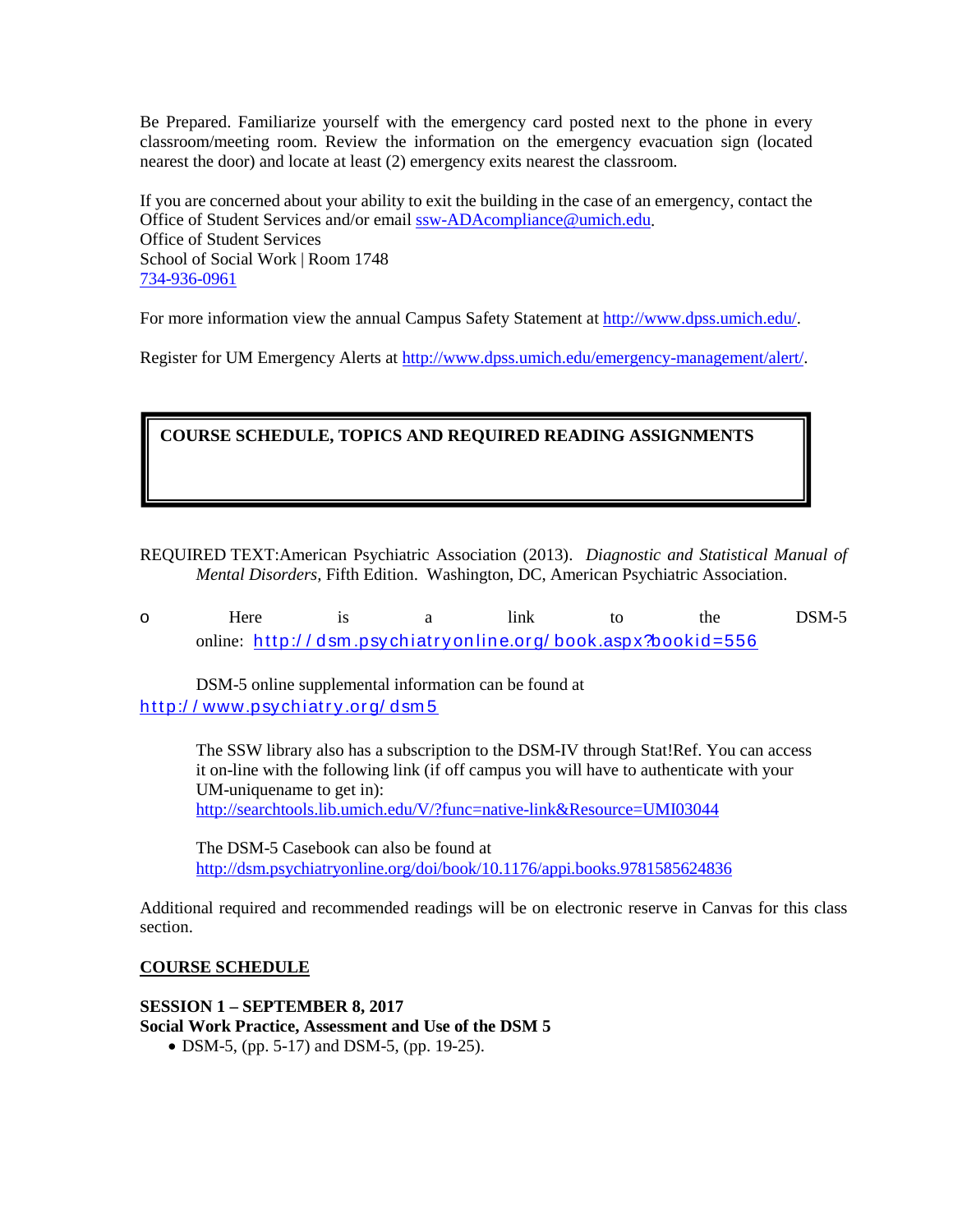- Copeland, WE, Adair, CE, Smetanin, P, Stiff, D, Briante, C, Colman, I, Fergusson, D, Horwood, J, Poulton, R, Costello, EJ, & Angold, A. (2013). Diagnostic transitions from childhood to adolescence to early adulthood. *Journal of Child Psychology and Psychiatry, 54,* 791-799.
- Inch, E. (2017). Are you ready? Qualifying social work students' perception of their preparedness to work competently with service users from sexual and gender minority communities. *Social Work Education*, *36*(5), 557-574.
- Polanczyk, G. V., Salum, G. A., Sugaya, L. S., Caye, A., & Rohde, L. A. (2015). Annual Research Review: A meta‐analysis of the worldwide prevalence of mental disorders in children and adolescents. *Journal of Child Psychology and Psychiatry*, *56*(3), 345-365.

# **SESSION 2 – SEPTEMBER 15, 2017**

# **Anxiety Disorders in Children and Youth (specific phobias, separation anxiety disorder)**

- DSM-5, (pp. 189-202).
- Dougherty, LR, Tolep, MR, Bufferd, SJ, Olino, TM, Dyson, M, Traditi, J, Rose, S, Carlson, JA, & Klein, DN. (2013). Preschool anxiety disorders: comprehensive assessment of clinical, demographic, familial, and life stress correlates. *Journal of Clinical Child & Adolescent Psychology, 42:5*, 577-589.
- Holly, L. E., Little, M., Pina, A. A., & Caterino, L. C. (2014). Assessment of anxiety symptoms in school children: a cross-sex and ethnic examination. *Journal of abnormal child psychology*, *43*(2), 297-309.
- Vaughan, J., Coddington, J. A., Ahmed, A. H., & Ertel, M. (2017). Separation Anxiety Disorder in School-Age Children: What Health Care Providers Should Know. *Journal of Pediatric Health Care*, *31*(4), 433-440.

# **SESSION 3 – SEPTEMBER 22, 2017**

**Anxiety Disorders in Children and Youth (generalized anxiety disorder, social anxiety disorder, panic disorder) (guest presenter, young adult with childhood diagnosis of an anxiety disorder)**

- DSM-5, (pp. 202-225).
- Borelli, J. L., Rasmussen, H. F., John, H. K. S., West, J. L., & Piacentini, J. C. (2014). Parental reactivity and the link between parent and child anxiety symptoms. *Journal of Child and Family Studies*, 1-15.
- Gordon-Hollingsworth, A. T., Becker, E. M., Ginsburg, G. S., Keeton, C., Compton, S. N., Birmaher, B. B., ... & Suveg, C. M. (2015). Anxiety Disorders in Caucasian and African American Children: A Comparison of Clinical Characteristics, Treatment Process Variables, and Treatment Outcomes. *Child Psychiatry & Human Development*, *46*(5), 643-655.
- Schleider, J. L., Ginsburg, G. S., Keeton, C. P., Weisz, J. R., Birmaher, B., Kendall, P. C., ... & Walkup, J. T. (2015). Parental Psychopathology and Treatment Outcome for Anxious Youth: Roles of Family Functioning and Caregiver Strain. *Journal of Consulting and Clinical Psychology, Vol 83(1),* 213-22.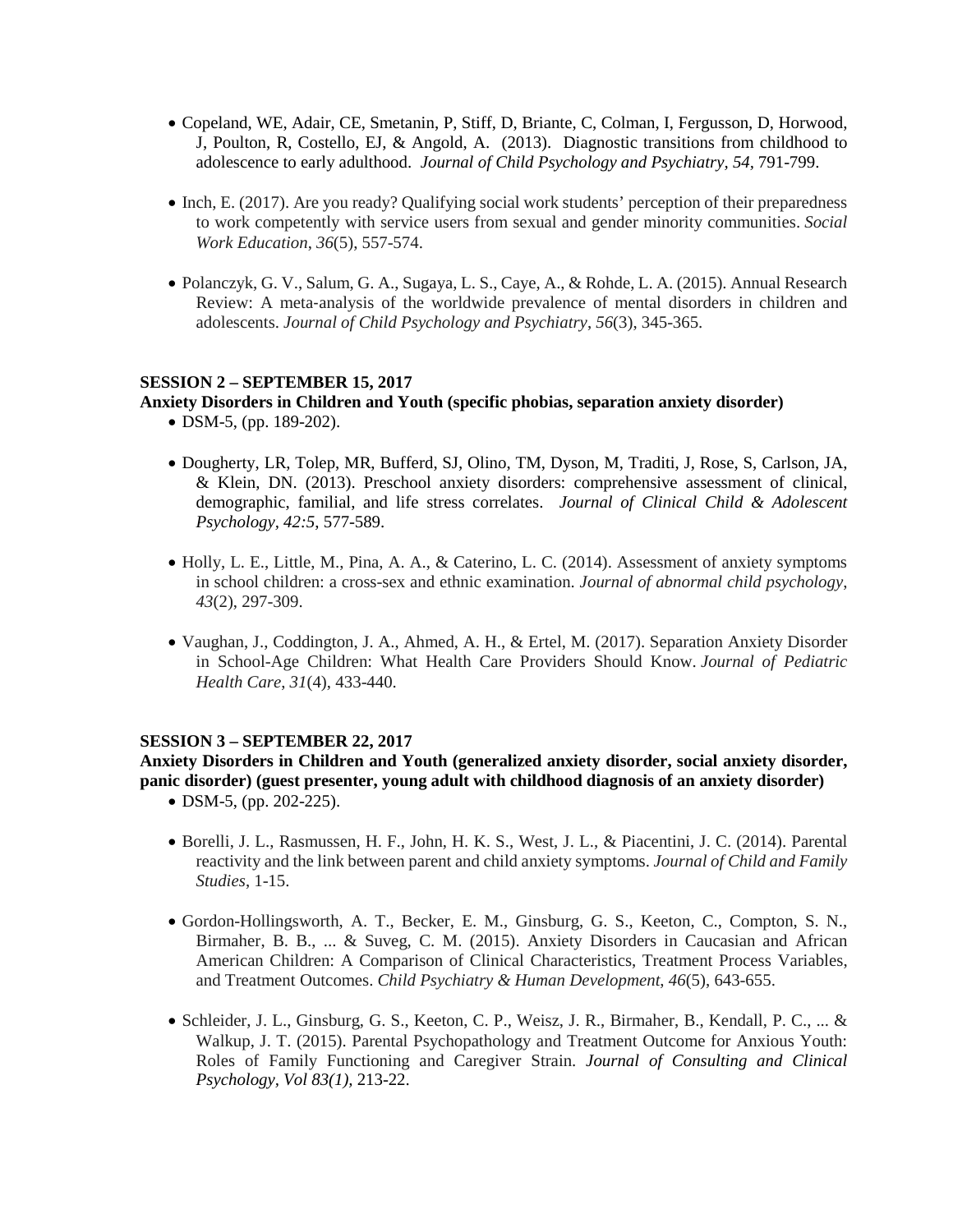#### **SESSION 4 – SEPTEMBER 29, 2017**

#### **Obsessive-Compulsive Disorder, practice vignettes and exam review**

- DSM-5 (pp.235-242)
- Francazio, S. K., Flessner, C. A., Boisseau, C. L., Sibrava, N. J., Mancebo, M. C., Eisen, J. L., & Rasmussen, S. A. (2016). Parental Accommodation Predicts Symptom Severity at Long-Term Follow-Up in Children with Obsessive–Compulsive Disorder: A Preliminary Investigation. *Journal of Child and Family Studies*, *25*(8), 2562-2570.
- Geller, DA & March, JA. (2012). Practice parameter for the assessment and treatment of children and adolescents with obsessive-compulsive disorder. *Journal of the American Academy of Child & Adolescent Psychiatry, 51*, 98-113.

# **SESSION 5 – OCTOBER 6, 2017**

#### *In-class Examination #1* **and Tic Disorders**

- DSM-5 (pp.81-85).
- Cohen, S. C., Leckman, J. F., & Bloch, M. H. (2013). Clinical assessment of Tourette syndrome and tic disorders. *Neuroscience & Biobehavioral Reviews*, *37*(6), 997-1007.
- Leckman, J., King, R., Bloch, M. (2014). Clinical features of Tourette syndrome and tic disorders *. Journal of Obsessive-Compulsive and Related Disorders*, 3, 372-379.

# **SESSION 6 – OCTOBER 13, 2017**

# **Attention Deficit Hyperactivity Disorder, practice vignettes**

- DSM-5, (pp. 59-66).
- Morgan, P.L., Staff, J., Hillemeier, M.M., Farkas, G., & Maczuga, S. (2013). Racial and ethnics disparities in ADHD diagnosis from kindergarten to eighth grade. *Pediatrics, 32*, 85-93.
- Rubia, K., Alegria, A. A., Cubillo, A. I., Smith, A. B., Brammer, M. J., & Radua, J. (2014). Effects of stimulants on brain function in attention-deficit/hyperactivity disorder: a systematic review and meta-analysis. *Biological Psychiatry*, *76*(8), 616-628.
- Thomas, R., Sanders, S., Doust, J., Beller, E., & Glasziou, P. (2015). Prevalence of attentiondeficit/hyperactivity disorder: a systematic review and meta-analysis. *Pediatrics*, *135*(4), e994 e1001.

# **SESSION 7 – OCTOBER 20, 2017**

#### **Childhood Trauma, Abuse & Neglect (PTSD) and Gender Dysphoria**

- DSM-5, (pp. 265-290) and (pp. 451-459).
- Greeson, JKP, Briggs, EC, Layne, CM, Belcher, HME, Ostrowski, SA, Kim, S, Lee, RC, Vivrette, RL, Pynoos, RS, & Fairbank, JA. (2013). Traumatic childhood experiences in the 21<sup>st</sup> century: broadening and building on the ACE studies with data from the national childhood stress network. *Journal of Interpersonal Violence*, 1-21.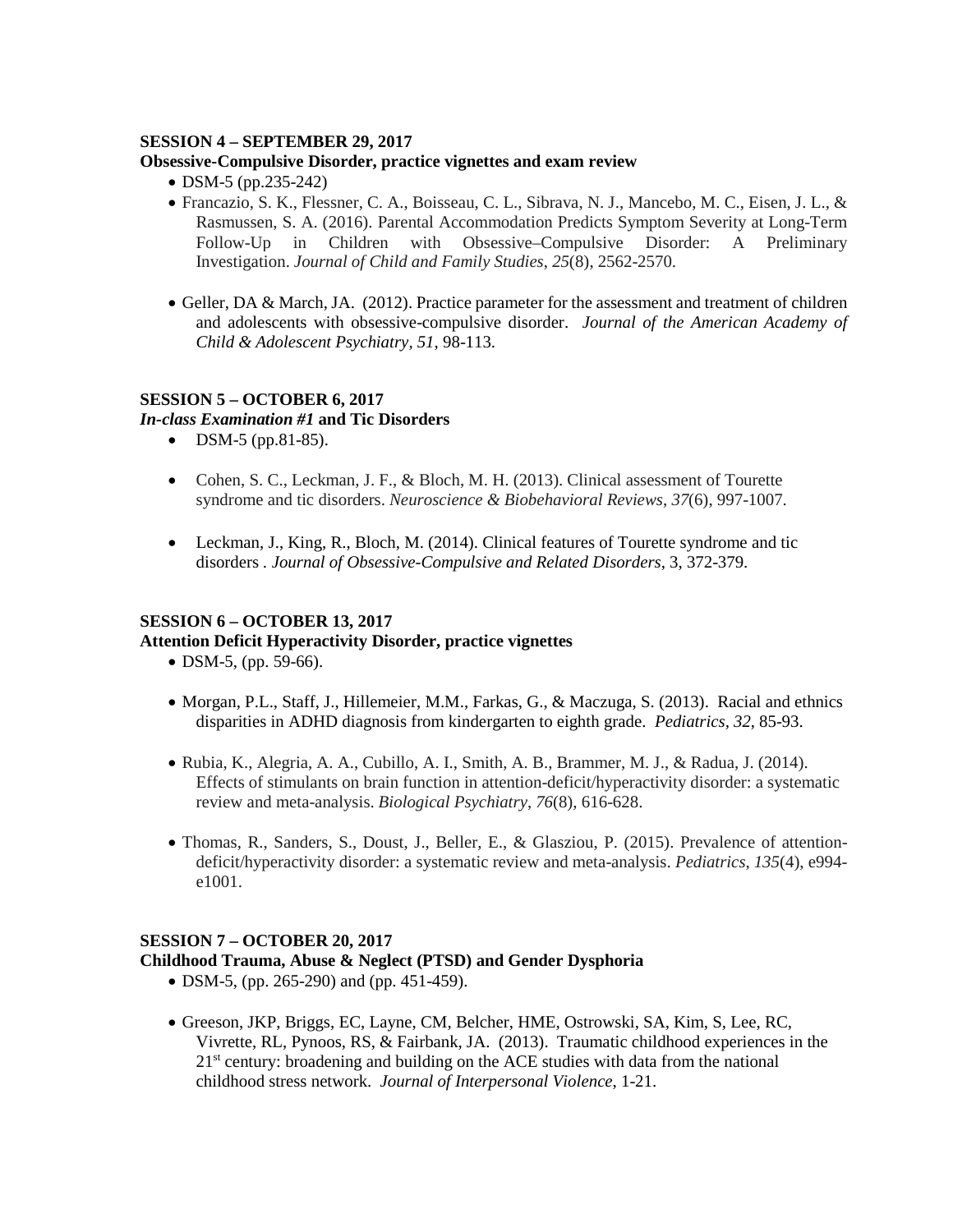- Holt, V., Skagerberg, E., & Dunsford, M. (2016). Young people with features of gender dysphoria: Demographics and associated difficulties. *Clinical Child Psychology and Psychiatry*, *21*(1), 108-118.
- Layne, CM, Strand, V, Popescu, M, Kaplow, JB, Abramovitz, R, Stuber, M, Amaya-Jackson, L, Ross, L, & Pynoos, RS. (2014). Using the core curriculum on childhood trauma to strengthen clinical knowledge in evidenced-based practitioners. *Journal of Clinical Child & Adolescent Psychology, 43*, 286-300.
- Martinez, JI, Gudino, OG, & Lau, AS. (2013). Problem-specific racial/ethnic disparities in pathways from maltreatment exposure to specialty mental health service use for youth in child welfare. *Child Maltreatment,* 1-10.

### **SESSION 8 – OCTOBER 27, 2017 Disruptive Behavior Disorders, practice vignettes**

- DSM-5, (pp. 461-476)
- Althoff, R. R., Kuny‐Slock, A. V., Verhulst, F. C., Hudziak, J. J., & Ende, J. (2014). Classes of oppositional‐defiant behavior: concurrent and predictive validity. *Journal of child psychology and psychiatry*, *55*(10), 1162-1171.
- Dougherty, LR, Tolep, MR, Smith VC, & Rose, S. (2013). Early exposure to parental depression and parenting: associations with young offspring's stress physiology and oppositional behavior. *Journal of Abnormal Child Psychology, 41*, 1299-1310.
- Ollendick, T. H., Booker, J. A., Ryan, S., & Greene, R. W. (2017). Testing Multiple Conceptualizations of Oppositional Defiant Disorder in Youth. *Journal of Clinical Child & Adolescent Psychology*, 1-14.

# **SESSION 9 – NOVEMBER 3, 2017**

#### *In-class Examination #2* **and Autism Spectrum Disorders**

• DSM-5, (pp. 50-59).

# **SESSION 10 – NOVEMBER 10, 2017 Autism Spectrum Disorders**

- Daniels, A. M., & Mandell, D. S. (2014). Explaining differences in age at autism spectrum disorder diagnosis: A critical review. *Autism*, *18*(5), 583-597.
- Ennis-Cole, D, Durodoye, DA, & Harris, HL. (2013). The impact of culture on autism diagnosis and treatment: considerations for counselors and other professionals. *The Family Journal Counseling for Couples and Families, 21*, 279-287.

# **SESSION 11 – NOVEMBER 17, 2017**

**Eating Disorders and Individuals with Disabilities Education Act (IDEA)**

• DSM-5, (pp. 329-354).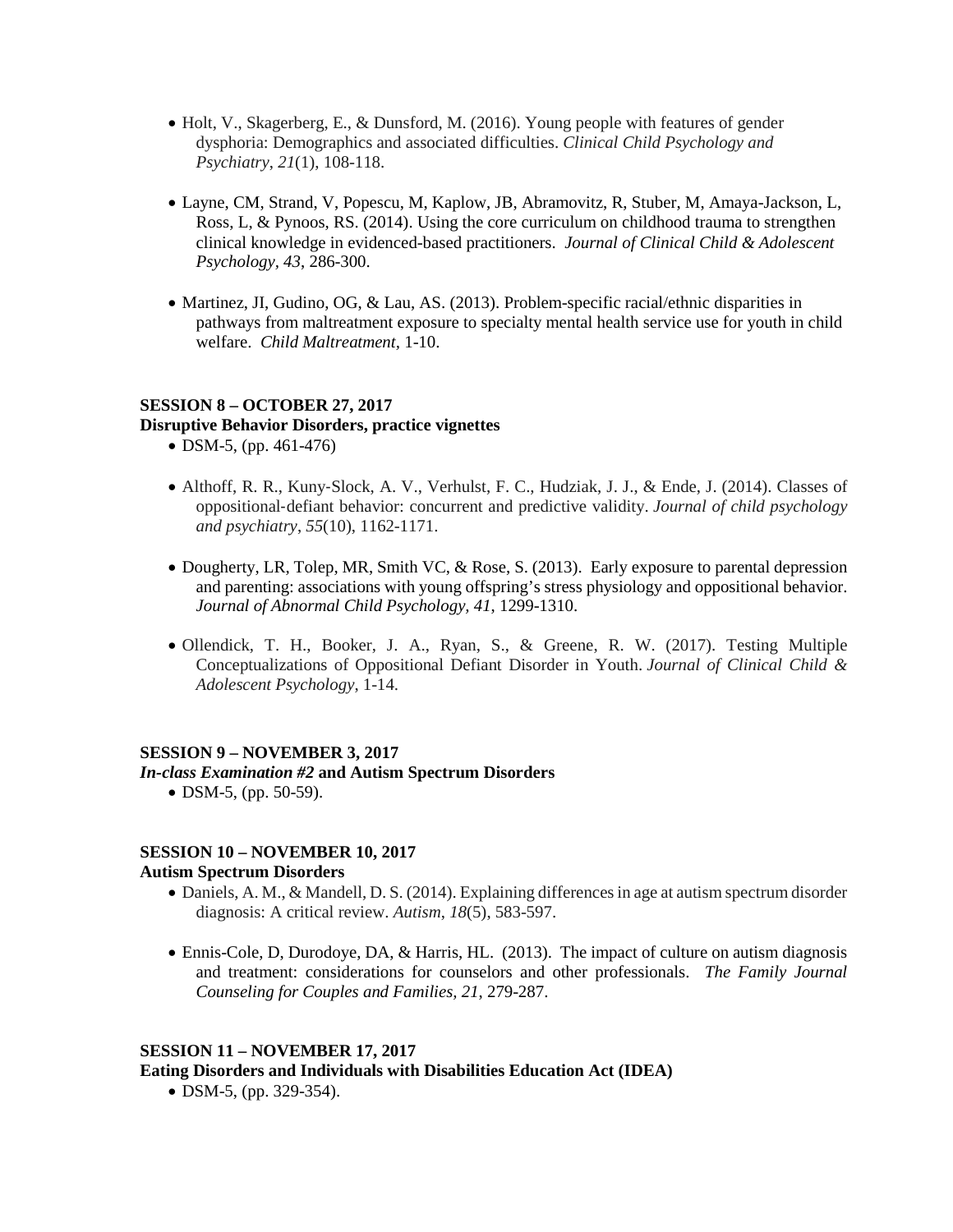- Aron, L., & Loprest, P. (2012). Disability and the education system. *The future of Children*, *22*(1), 97-122.
- Gray, P., & Norwich, B. (2014). An overview of issues emerging as the policy context changes. *Journal of Research in Special Educational Needs*, *14*(2), 122-127.
- Hughes, E. K., Goldschmidt, A. B., Labuschagne, Z., Loeb, K. L., Sawyer, S. M., & Grange, D. L. (2013). Eating disorders with and without comorbid depression and anxiety: similarities and differences in a clinical sample of children and adolescents. *European Eating Disorders Review*, *21*(5), 386-394.
- Irwin, M. K., & Elam, M. (2011). Are We Leaving Children with Chronic Illness Behind? *Physical Disabilities: Education and Related Services*, *30*(2), 67-80.
- Taylor, J. Y., Caldwell, C. H., Baser, R. E., Matusko, N., Faison, N., & Jackson, J. S. (2013). Classification and correlates of eating disorders among Blacks: findings from the National Survey of American Life. *Journal of health care for the poor and underserved*, *24*(1), 289.

#### **THANKSGIVING BREAK, NOVEMBER 24, 2017**

# **SESSION 12 – DECEMBER 1, 2017**

**Depression and Bipolar Disorders**

- DSM-5, DSM-5, (pp.155-188) and (pp. 123-154)
- Bufferd, SJ, Dougherty, LR, Olino, TM, Dyson, MW, Laptook, RS, Carlson, GA, & Klein, DN. (2014). Predictors of onset in depression of young children: a multi-method, multi-informant longitudinal study from ages 3 to 6. Journal of Child Psychology & Psychiatry, 10, 1-9
- Miller, S., Chang, K.D., & Ketter, T.A. (2013). Bipolar disorder and attention deficit hyperactivity disorder comorbidity in children and adolescents: evidence-based approach to diagnosis and treatment*. Journal of Clinical Psychiatry, 74*, 628-629.
- Vander Stoep, A., Adrian, M., McCauley, E., Crowell, S.E., Stone, A., & Flynn, C. (2011). Risk for suicidal ideation and suicide attempts associated with co-occurring depression and conduct problems in early adolescence. *Suicide and Life-Threatening Behavior, 41*, 316-329.

#### **SESSION 13 – DECEMBER 8, 2017**

#### **Depression and Bipolar Disorders, and**

**Mental Health Stigma, Marginalized Groups and Social Justice Issues in Diagnosis and Treatment** 

- Bostwick, W. B., Meyer, I., Aranda, F., Russell, S., Hughes, T., Birkett, M., & Mustanski, B. (2014). Mental health and suicidality among racially/ethnically diverse sexual minority youths. *American journal of public health*, *104*(6), 1129-1136.
- Bulanda, JJ, Bruhn, C, Byro-Johnson, T, & Zentmyer, M. (2014). Addressing mental health stigma among young adolescents: evaluation of a youth-led approach. *Health & Social Work, 39,* 73-80.